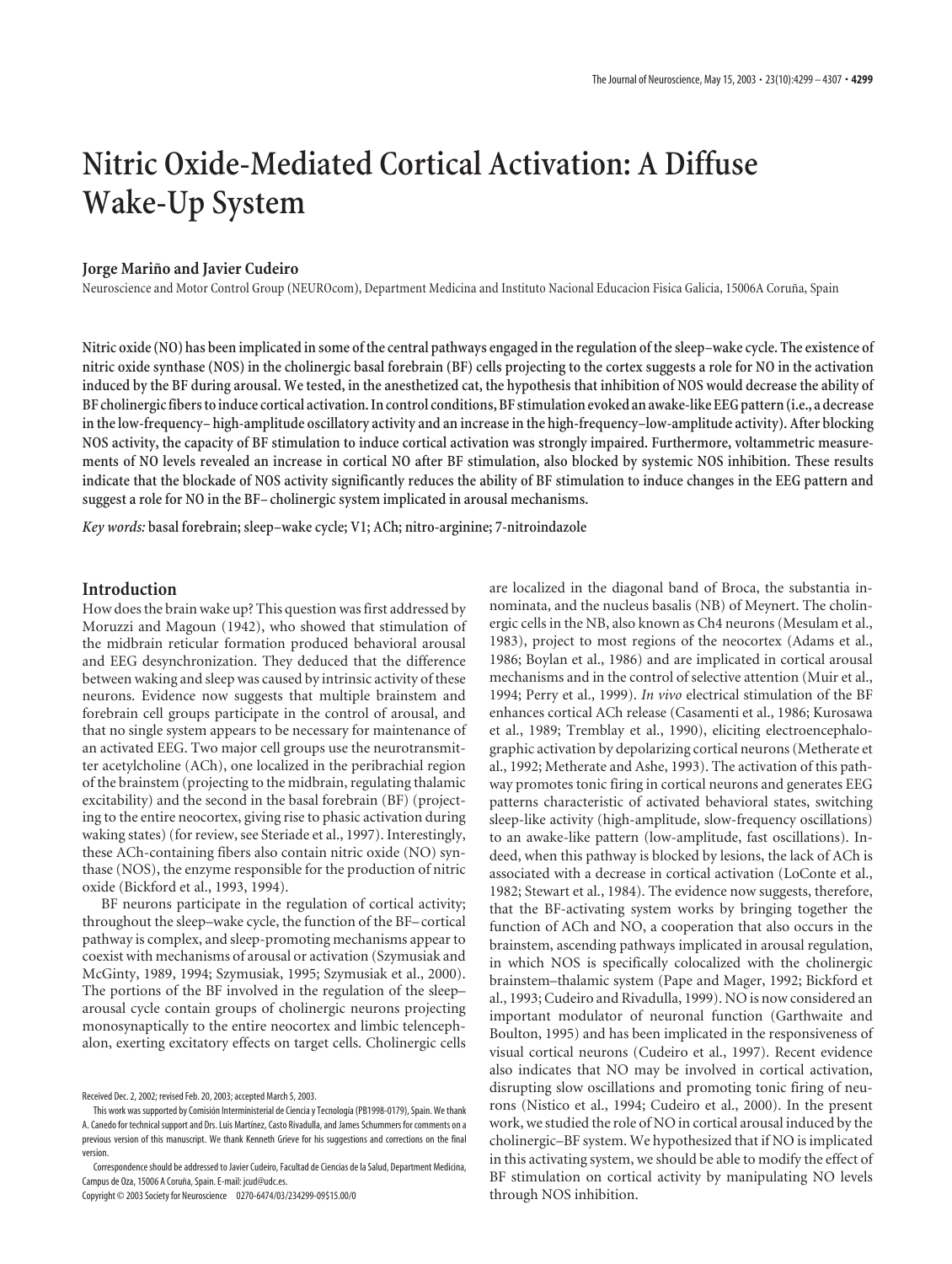# **Materials and Methods**

Experiments were performed on 11 adult cats of either sex. Anesthesia was induced with ketamine (10–20 mg/kg, i.m.) and maintained with  $\alpha$ -chloralose (60 mg/kg, i.v.;  $n = 5$ ) or ketamine–xylazine (10–15 mg/kg and 2–3 mg, i.m.;  $n = 6$ ). Animals were paralyzed (pancuronium bromide,  $1 \text{ mg} \cdot \text{kg}^{-1} \cdot \text{hr}^{-1}$ , i.v.) and artificially ventilated; the end-tidal  $CO<sub>2</sub>$  concentration was adjusted to 4%, body temperature was maintained at 37–38°C, and heart rate was continuously monitored. Animals were suspended on a stereotaxic frame, and the pressure points were infiltrated with lidocaine. The depth of anesthesia was maintained by additional doses of  $\alpha$ -chloralose or ketamine–xylazine, and particular care was taken to keep a stable pattern of slow oscillatory activity throughout the entire experiment. Four craniotomies were performed to insert recording as well as stimulating electrodes, and all exposed cortical surfaces were bathed in mineral oil or saline to prevent desiccation. The procedures conformed to the Spanish Physiology Society and the International Council for Laboratory Animal Science and the European Union (statute 86/809).

*Cortical recordings.*Cortical activity was continuously monitored using two different methods. Focal activity, or electrocorticogram (ECoG), was recorded through electrodes (FHC, Bowdoinham, ME) implanted in the primary somatosensory (S1; coordinates: anterior, 21–23; lateral, 8–10) and visual (V1; posterior, 0–4; lateral, 1–2) cortices at a depth of 1–1.5 mm. In addition, in three experiments, surface electrodes for EEG recording were placed on the skull at frontal, parietal, and occipital areas.

*Electrical stimulation.* BF neurons were activated by electrical microstimulation at intervals of 5–10 min. Trains of rectangular cathodal shocks (0.05 msec, 0.1–1 mA) were delivered at a frequency of 50 Hz for a period of 2–4 sec through a bipolar electrode (insulated except for 500  $\mu$ m at the tip; contacts separated by 500  $\mu$ m) stereotaxically placed at the following Horsley–Clark coordinates: anterior, 10–13; lateral, 8.5–10; ventral,  $-1-0$ . The final position in the vertical axis was adjusted by stimulating at 0.5 Hz during insertion of the electrode while monitoring the evoked potential recorded through the recording electrodes previously placed in S1 (Fig. 1*A*). The first clear signal to appear was the field potential evoked from the internal capsule, which had a fast first component, with a latency to the peak of  $\sim$ 3–4 msec [Tremblay et al. (1990), their Fig. 1]. This potential disappeared as the electrode was advanced (typically 3–4 mm above BF region), and a slower waveform, with a latency of 8–10 msec, appeared when stimulating around BF stereotaxic coordinates. In addition, to better localize the optimal position inside the BF, in four experiments we inserted an array of three stimulating bipolar electrodes positioned mediolaterally at 500  $\mu$ m separation. In all cases, the current was adjusted to obtain the minimum intensity capable of evoking a cortical activation. Usually, stimulating for 2 sec with an intensity of 0.5 mA was enough to achieve the desired effect. Subsequently, to guarantee an adequate effect on EEG activity throughout the entire experiment, we decided to apply a "suprathreshold" stimulation of 4 sec duration without increasing the intensity. Repetitive electrical stimulation over several hours may cause electrolytic lesions, reducing the effect of the stimulus. This was not the case, however, for the stimulus parameters used in this study. It is possible to obtain some cortical activation by means of current spread to the internal capsule, which could have interfered in our results. We tested for this possible artifact in one control



**Figure 1.** *A*, Field potentials recorded in S1 evoked by electrical stimulation through a bipolar electrode while it was advanced from the cortical surface toward the BF. See Materials and Methods for details. The arrow and the vertical line indicate the beginning of the electrical stimulation. *B*, Histological localization of BF stimulation sites. The coronal section shows a lesion made trough the stimulation electrode. Vertical dotted lines mark the track of the bipolar electrode. The open circled area signals the location of the electrode tips. AC, Anterior commissure; CA, caudate; CC, corpus callosum; CL, claustrum; F, fornix; GP, globus pallidus; IC, internal capsule; OC, optic chiasm.

experiment in which we examined the ability to evoke cortical activation along the entire descending track with various current intensities. After adjusting the intensity to evoke cortical activation from the BF, the stimulation effect changed significantly  $\sim$ 4 mm above the BF site, and more than twice the initial intensity was required to evoke some EEG activation. This indicates the high power of BF neurons to influence cortical activity through their highly widespread connections, compared with the more focal targets of axons running through a local region of the internal capsule. Thus, BF stimulation provided us with a very reliable tool for switching cortical activity. To verify the stimulation site histologically, positive current (100  $\mu$ A, 20 sec) was passed through the stimulation electrode at the end of the experiment. Animals were perfused with normal saline followed by 4% paraformaldehyde. Transverse 60  $\mu$ m frozen sections were cut, serially mounted, and stained with cresyl violet; the location of the electrode was then determined. Reconstruction of the electrode tracks (Fig. 1*B*) revealed that the tips were located in the BF, where cholinergic cells projecting to the cerebral cortex in the cat have been described previously (for comparison, see Bickford et al., 1994).

*Pharmacological manipulation.* After 60–90 min of control recordings, during which BF stimulation induced clear and reproducible cortical activation, we administered one of two NOS inhibitors. In four experiments (two performed under ketamine–chloralose and two under ketamine–xylazine),  $N^{\mathrm{G}}$ -nitro-L-arginine (L-NOArg, which blocks both isoforms of NOS) was locally applied (30 mm, 0.5  $\mu$ l) by microinjection using a 0.5 µl Hamilton syringe. L-NOArg was dissolved in saline and injected over a period of  $\sim$ 40 sec. We injected at four sites, at 1 mm depth, 1–2 mm around the S1 recording electrode. In seven experiments (three using ketamine–chloralose and four using ketamine–xylazine), we used the specific neuronal NOS (nNOS) inhibitor 7-nitroindazole (7-NI) (80 mg/kg, i.p., which must be suspended in peanut oil) (Burlet et al., 1999). The injected volume was 6 ml. The possible effects of vehicle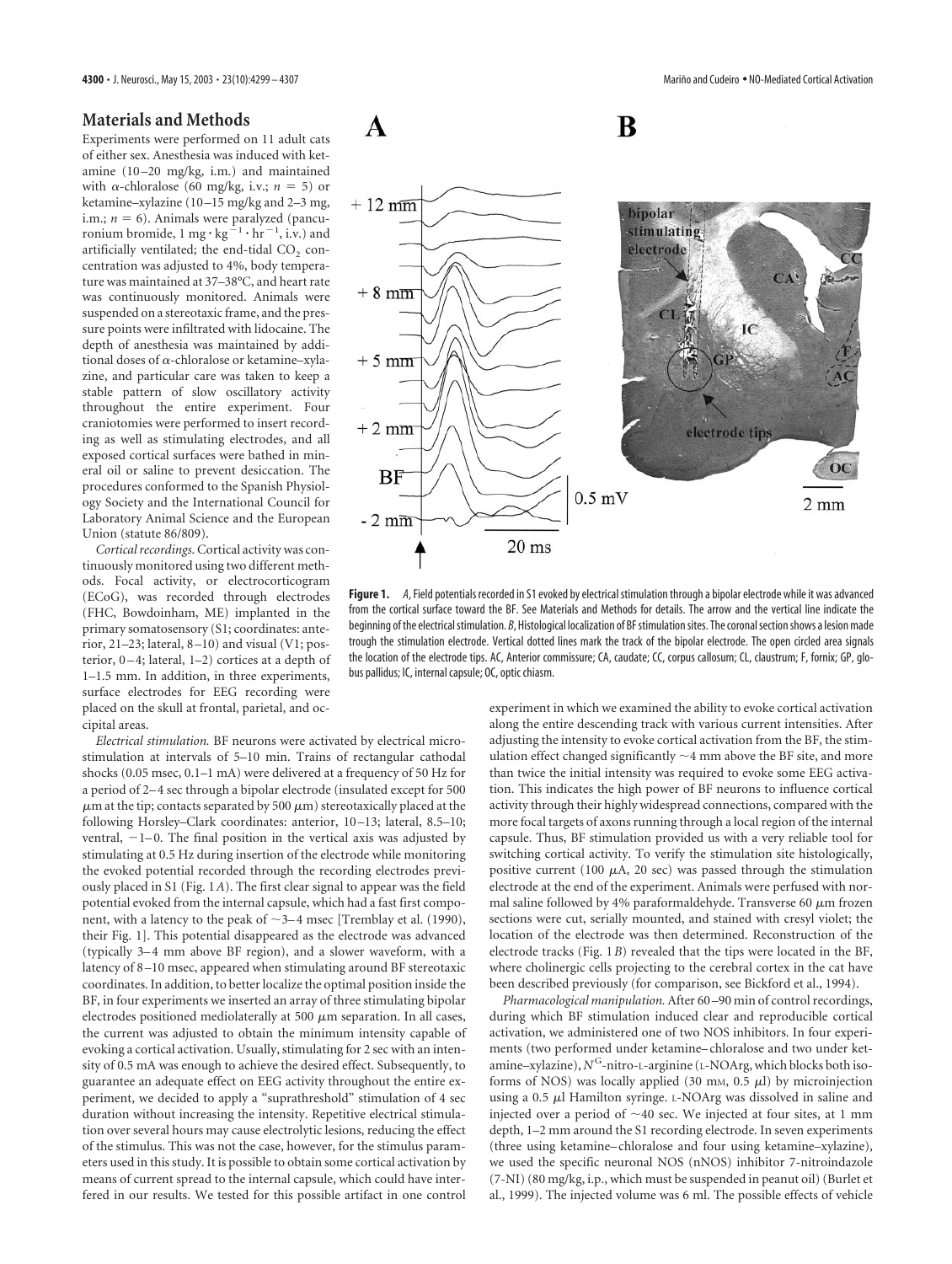were tested in two animals in the opposite hemisphere to the L-NOArg injections. All of the chemicals were purchased from Sigma–Aldrich (Madrid, Spain).

*Voltammetric recordings.* Two experiments were devoted to the measurement of cortical NO release using voltammetric techniques, in which NO release is monitored using an electrochemical method, as described previously (Escrig et al., 1999). Briefly, the procedure derives from the approach first described by Malinski and Taha (1992). It is on the basis of the catalytic oxidation of NO on polymeric metalloporphyrins. Differential normal pulse voltammetry (DNPV) with carbon fiber microelectrodes covered with a polymeric porphyrin film and coated with a perflourinated polyacid with cation exchange properties (Nafion) was performed. Voltammetric recordings were made with a microprocessor-controlled pontentiostat system (Bioelectrochemical Analyser; University of La Laguna, Tenerife, Spain). The following DNPV parameters were used: potential range, -100-1000 mV; scan rate, 10 mV/sec; pulse amplitude, 40 mV; pulse duration, 40 msec; and prepulse duration, 50–120 msec. Under these conditions, NO solutions show an oxidation peak at  $\sim$  650 mV. To measure NO release, electrodes were gently placed on top of the cortex with a micromanipulator and slowly lowered at a depth of 500  $\mu$ m. NO electrodes were placed in the vicinity of the recording electrode (2–3 mm apart).

*Data acquisition and analysis.* ECoG activity was stored unfiltered on videotape as well as filtered (0.1–100 Hz) on a hard disk through a Digidata 1200A board (Axon Instruments, Foster City, CA). EEG activity was acquired and stored using hardware and software from ATI (Lermed, Argentina).

In all experiments, the power spectrum relationship of recorded cortical activity was calculated for periods of 5–10 sec immediately before and after BF electrical stimulation. ECoG recordings were analyzed using in-house software written in Matlab. Calculation of the fast Fourier transform (FFT) of ECoG activity was used to obtain the power spectrum estimate of data sequences. We used Welch's averaged periodogram method: nonoverlapping sections of data were windowed (Hanning window with 1024 or 4096 points) and zero padded to the selected length (1024 or 4096). The resulting squared magnitudes of the sections were averaged to form the power spectrum. The statistical significance of the pharmacologically induced changes was determined using the following paradigm: After a period in which baseline NO release was observed and stabilized, electrical stimulation was repeated on a fixed time schedule, with observations just before; 15 sec after; and  $\sim$  2, 4, and 6 min after each stimulation. With this paradigm, under control conditions, a clear increase in NO was seen at 15 sec immediately after stimulation, falling back to prestimulation levels by 6 min (see Fig. 5). For statistical analysis, prestimulation and poststimulation observations for each animal were compared using the Wilcoxon paired test for each of the predrug and postdrug periods.  $p < 0.01$  was considered statistically significant.

## **Results**

#### **BF stimulation produced changes on cortical activity**

Anesthesia induced sleep-like oscillatory activity that could be modified through electrical stimulation of the BF, giving rise to a change in the ECoG: Activity shifted from a high-amplitude– low-frequency to a low-amplitude–high-frequency activity or awake-like pattern. This result was obtained either with  $\alpha$ -chloralose or with ketamine as the anesthetic agent. The evoked awake-like pattern persisted for a variable period of time, usually lasting from 2 to 20 sec. Figure 2 is an example of the effect evoked by stimulation in the BF. We show here the spontaneous ECoG activity simultaneously recorded through intracranial electrodes placed in the S1 and V1 and the effect obtained when the BF region was stimulated (the horizontal bar indicates the period of BF stimulation). ECoG activity changed dramatically to the awake-like state.

To test the hypothesis that these effects were attributable to activation of cholinergic neurons produced by our BF stimulation, in one cat, we repeated the same protocol before and after systemic administration (0.5 mg/kg) of atropine (Szymusiak et



**Figure 2.** ECoG activity simultaneously recorded in the S1 and V1 under control conditions (left) and after electrical stimulation (right) of the BF. The stimulation of the BF for 4 sec (horizontal line) produced a change in ECoG from a sleep-like to a wake-like pattern. In the experiments presented in this work, we compare this cortical modulation with the activity obtained after blocking of NO production.

al., 1990). As has been demonstrated previously, in the control situation, BF stimulation produced a clear change in the ECoG activity recorded in both the primary visual cortex and somatosensory cortex. This effect is completely abolished when stimulation is performed after atropine injection (data not shown).

## **Inhibition of NOS activity altered the effects of BF stimulation**

In an initial set of experiments ( $n = 4$ ), we attempted to study the effect of local blockade of cortical NO production on ECoG activity during BF stimulation. An example of the data is shown in Figure 3, in which a segment of ECoG and the derived power spectrum are illustrated under control conditions, after L-NOArg application, and after recovery. Figure 3*B* represents the power spectrum obtained immediately after BF stimulation, as marked by a horizontal line over the ECoG traces. The power spectrum before stimulation (Fig. 3*A*) indicates the predominance of lowfrequency–high-amplitude oscillatory activity, which, during the control period, was abolished and shifted toward highfrequency–low-amplitude activity after BF stimulation (Fig. 3*B*, control). Low amplitude is an inherent feature of high-frequency brain activity, because of the widespread neural desynchronization, and is reflected in low power values in the frequency/power histograms. Therefore, to reveal changes in the range of high frequencies, we subtracted the power spectrum data before BF stimulation from the power spectrum after it. The results obtained are shown in Figure 3*C* and reveal that under control conditions (Fig. 3*C*, control), there is a clear increase in high frequencies of  $\sim$  40 Hz. Local microinjections of the NOS inhibitor L-NOArg in S1 clearly reduced the ability of BF stimulation to shift the ECoG toward awake-like parameters: The ECoG and the power spectrum (L-NOArg column) reflected the persistence of low-frequency activity after BF stimulation (Fig. 3*B*) but failed to show high-frequency activity (Fig. 3*C*). This effect was seen 10–15 min after injection and returned to normal conditions after 45–60 min (Fig. 3, recovery). Application of saline did not modify the effect of BF stimulation (data not shown).

## **Inhibition of neuronal NOS by 7-nitroindazole prevented changes in ECoG activity produced by BF stimulation**

The systemic application of 7-NI strongly diminished the capacity of BF to modulate cortical activity. Again, this effect was obtained regardless of the type of anesthetic used. Figure 4 (control) shows an example of the switch from sleep-like (Fig. 4*A*) to awake-like (Fig. 4*B*) ECoG activity by means of BF stimulation. In all experiments ( $n = 7$ ), after 15–40 min of 7-NI application, BF stimulation was not able to modulate cortical activity (Fig. 4, 35 min after 7-NI). The injection of the vehicle alone did not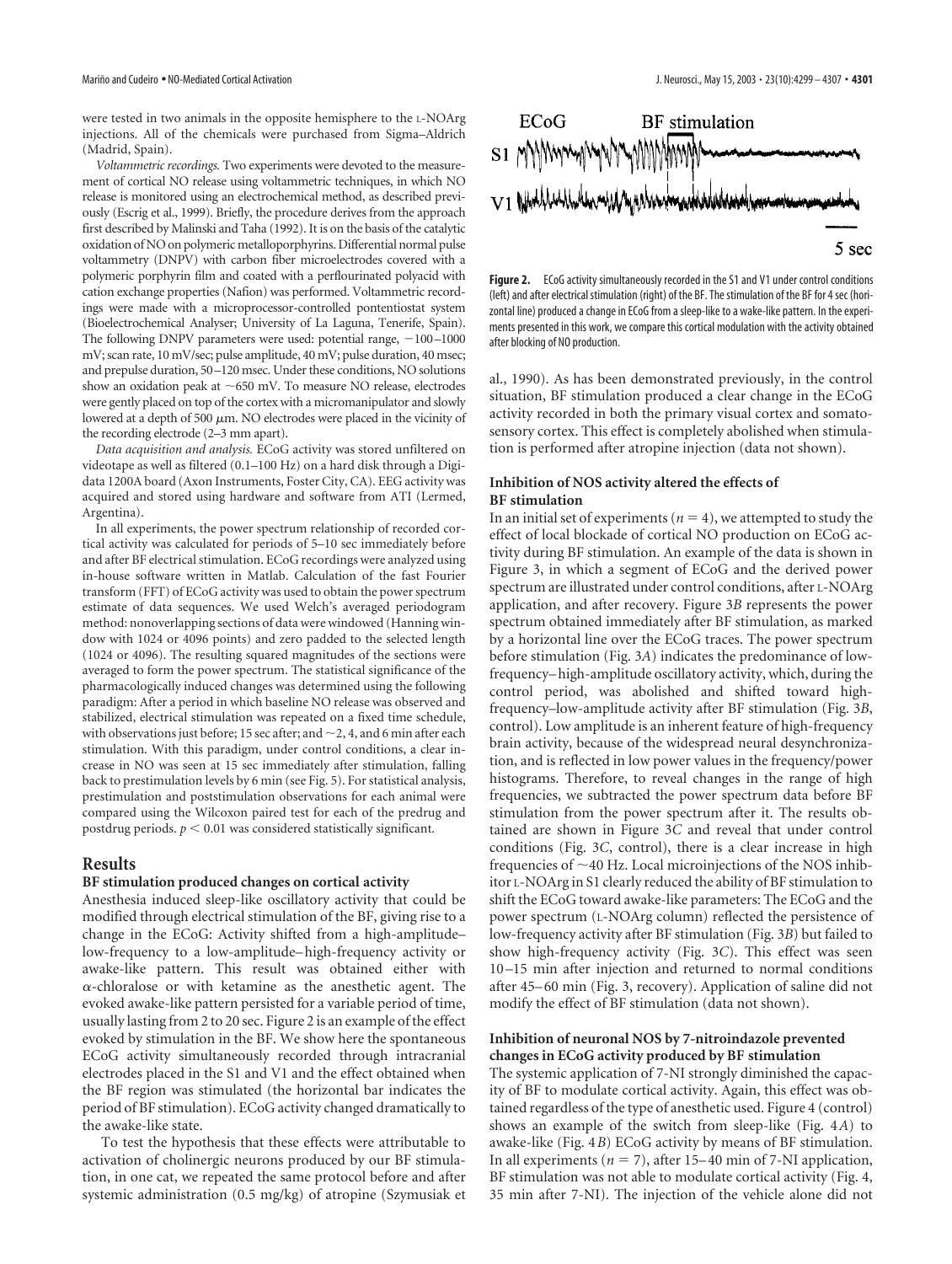

Figure 3. Power spectrum histograms obtained from periods of 5 sec of activity recorded in S1 under control conditions, after local injection of L-NOArg, and after recovery. The lines above the ECoG records indicate the periods of the recordings taken for this analysis: 1, Before stimulation; 2, after stimulation. *A*, Normalized power spectrum histograms computed immediately before electrical stimulation. *B*, Power spectrum histograms computed immediately after electrical stimulation in the BF. The slow sleep-like oscillations disappear except during the L-NOArg application (middle record).*C*, Histograms computed after subtracting the activity in *A* from the activity in *B*. This reveals more clearly that the high-frequency activity elicited under normal conditions by BF stimulation did not appear under the effect of L-NOArg.



**Figure 4.** ECoG recordings from S1 under control conditions (left) and 35 min after intraperitoneal injection of 7-NI (right). *A*, A 10 sec recording epoch made immediately before BF stimulation. *B*, A 10 sec recording epoch made immediately after BF stimulation.

induce any change in the control ECoG activity or in the effect induced by BF stimulation (data not shown).

To further confirm that the observed lack of effect of BF stimulation was because of inhibition of NO production, we recorded cortical levels of NO in two cats. The recording of NO by voltammetry indicated an increase in the release of NO after BF stimulation under control conditions. This is illustrated in Figure 5*A*, in which we show 2 hr of continuous NO recording extracted from a single experiment. Each "arrowed" point represents an NO measurement in which the BF was stimulated (at 50 Hz for 5 sec)  $\sim$  15 sec before the NO signal (which appears at 650 mV) was expected. After 7-NI injection (dotted line), the same protocol was used, and  $\sim$  40 min later, BF stimulation was unable to increase the levels of NO. NO data in control ( $n = 15$  paired observations; prestimulation and poststimulation) versus NO after 7-NI injection ( $n = 15$ ) were statistically significant ( $p < 0.01$ ). Figure 5*B* shows two superimposed single voltammetric traces. The BF stimulation increased the NO signal. The blockade of NOS by 7-NI eliminated this effect and also reduced baseline levels of NO. These results, obtained in two cats, indicate that BF stimulation is actually inducing an increase in NO ( $\sim$ 26%), and that this release may be reduced by systemic application of 7-NI. Figure 6 shows the results for each of the two animals, demonstrating the significant NO release induced by BF stimulation before administration of 7-NI and the loss of such release after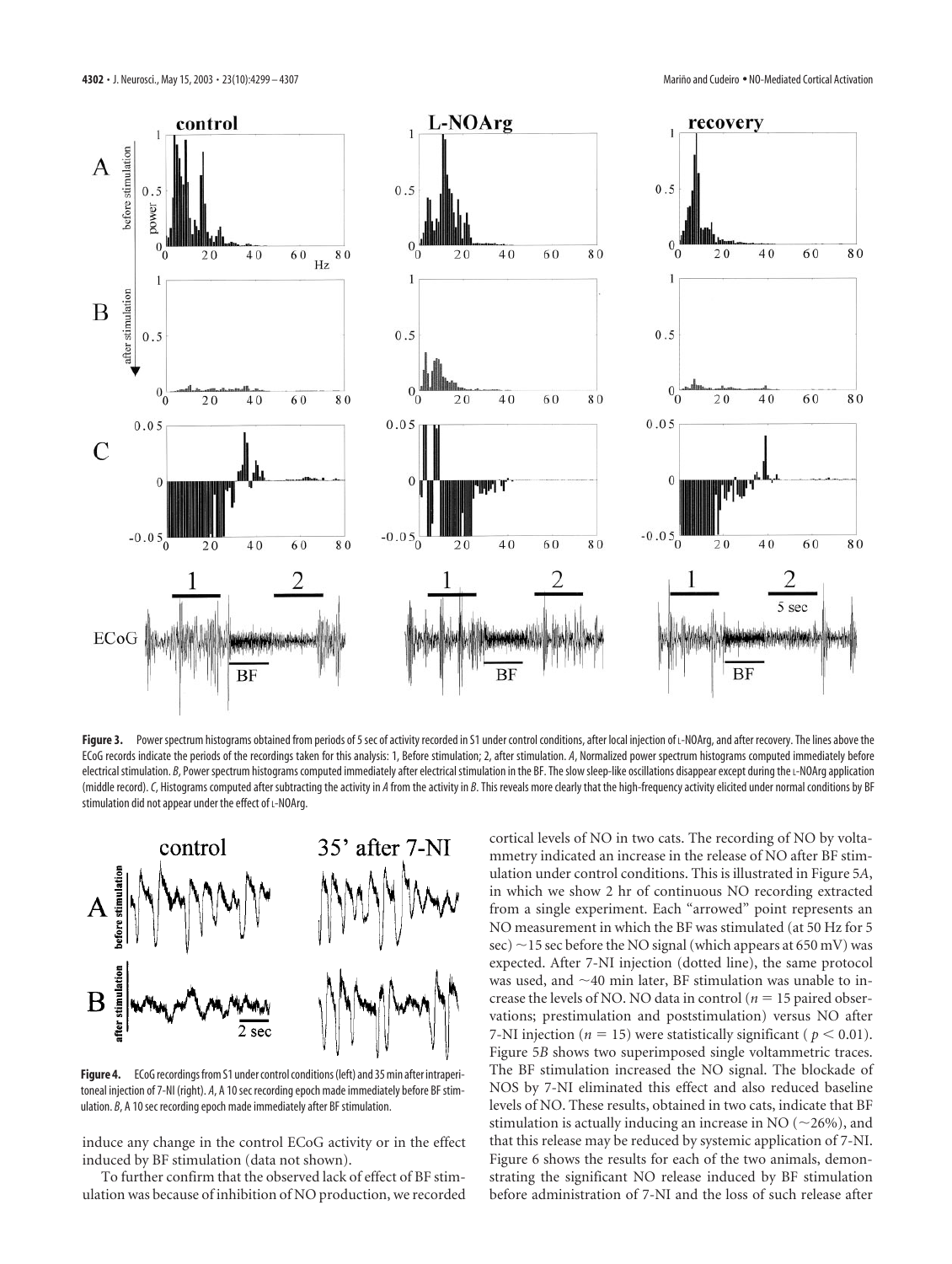

Mariño and Cudeiro • NO-Mediated Cortical Activation **J. Neurosci., May 15, 2003 • 23(10):4299** - 4307 **• 4303** 



**Figure 5.** NO cortical levels as measured by voltammetry (representative sample). *A*, A 2 hr period of continuous recording in one animal is shown. Each arrow signals those data points preceded by BF stimulation (50 Hz/5 sec,  $\sim$  15 sec before the NO signal). This segment of the trace is representative of the data set as a whole, and clearly demonstrates the shift in NO release (basal and stimulated) after 7-NI administration. *B*, Representative voltammograms before and after BF stimulation.

drug administration. The clear drop in baseline NO release is also evident.

To better illustrate the effect of 7-NI on cortical activation, Figure 7 shows the variations obtained during a prolonged experimental period (90 min). The figure shows time–power representations, divided into low and high ECoG frequencies for clarity. In each part of the figure, the top illustrates the control situation (without BF stimulation), and the bottom illustrates the data obtained with BF stimulation. The arrow marks the time of the intraperitoneal injection of 7-NI. For low frequencies, the injection of 7-NI had no effect in the control situation, and the predominant  $\delta$  activity of  $\sim$ 2 Hz observed remains generally unchanged (Fig. 7, low frequency, top). This dominant slow activity was abolished by BF stimulation (Fig. 7, bottom, 0–22 min), which evoked high-frequency activity of  $\sim$ 35 Hz (Fig. 7, high frequency, bottom). However, the injection of 7-NI (arrows) produced a clear suppression of the effectiveness of BF stimulation. This is already evident  $\sim$ 15 min after 7-NI injection (minute 34) and became most evident from approximately minute 45–65. The ability of BF stimulation to desynchronize the ECoG disappeared after NOS blockade. This is also illustrated at the bottom, in which high frequencies are represented. In con-

Figure 6. NO cortical levels as measured by voltammetry (full data set). The panels show the mean  $\pm$  SD of all data points recorded over the 8 hr of the experiment in two cats. Data were obtained under two different conditions, before and after intraperitoneal application of 7-NI. For each condition, the values immediately before electrical stimulation were compared with those obtained immediately after stimulation. The observed changes are statistically significant (Wilcoxon test;  $p < 0.01$ ) only for the predrug condition.

trols, the injection of 7-NI did not produce any effect but severely affected the changes obtained with BF stimulation (bottom). The inset shows two representative traces, one for the control situation (top) and the other 50 min after injection of 7-NI (the horizontal line indicates BF stimulation).

Figure 8 indicates the mean changes observed throughout the experiment shown in Figure 7. Power-spectrum histograms were made computing the mean values of six samples (60 min) before (control) and after 7-NI application. Data for low and high frequencies are depicted in different histograms. Typically, the switch in cortical activity was statistically significant for the most prominent low and high frequencies (in this example,  $\sim$  2 and 35 Hz, respectively), but this modulatory function of BF was impaired when NOS was blocked (Fig. 7) (after 7-NI).

A summary of our findings is shown in Figure 9. Here, we represent the percentage change in the FFT power obtained after BF electrical stimulation. We have grouped the results into six frequency ranges. In the control situation, low frequencies are clearly reduced and high frequencies are enhanced (the strongest effect was detected in the gamma range). These effects are strongly diminished in the presence on 7-NI.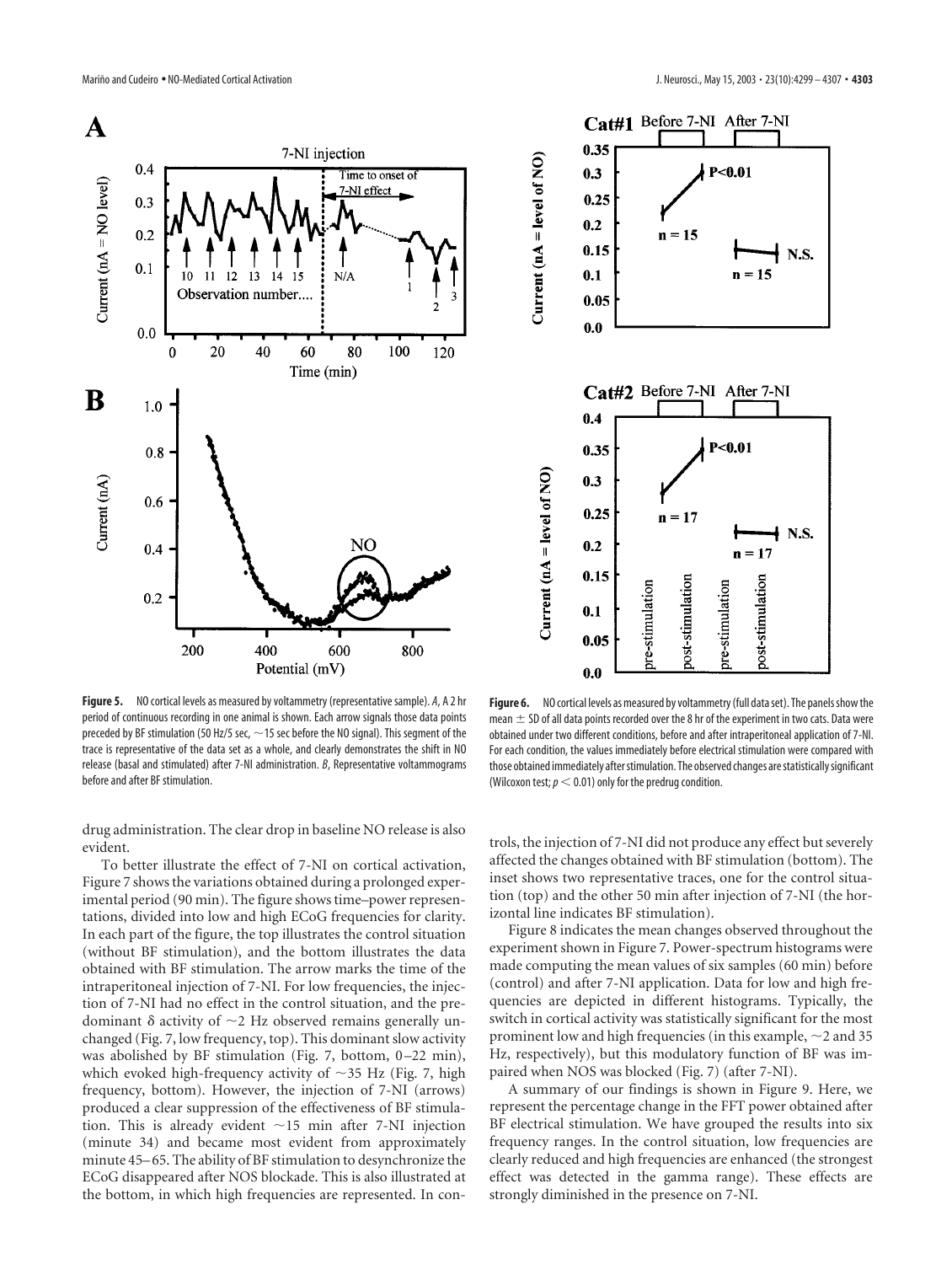

**Figure 7.** Time-power relationships throughout 90 min for the frequencies 0-22 Hz (top) and 23– 45 Hz (bottom). The graph was computed taking intervals of 10 sec of activity every 10 min and calculating the FFT for every interval. The resulting color-grid was smoothed using an interpolation function. The color bar was adjusted to the power scale. The inset shows two representative traces: control situation (top) and the effect of 7-NI (50 min after injection). Horizontal bars illustrate BF stimulation. See Results for additional details.

### **Discussion**

In recent years, the proposed functional role(s) of the BF has expanded in tandem with increased knowledge of its anatomy and neurochemistry. This diffuse group or set of groups of cells was originally considered to be the cholinergic arousal system for the cerebral cortex. More recent evidence suggests multiple cell types: not only cholinergic, but also a high proportion of GABAergic cells, many using an excitatory amino acid neurotransmitter (Semba, 2000). These cells are intimately interspersed throughout an elongated bilateral structure that begins medially at its rostral pole, extending laterally more caudally. Cells may project to the cerebral cortex, but some may also

project locally. In their projection to the cortex, some authors suggest that cells may project over wide areas, whereas others suggest more restricted terminations (Zaborszky et al., 1999; Semba, 2000), which may in fact reflect multiple roles for the various components of this heterogeneous structure. Acetylcholine has been implicated in the transition from sleep to wake, but recently, an active role in the promotion and maintenance of sleep has also been proposed, as well as involvement in attention, motivation, and learning (for review, see Zaborszky et al., 1999; Semba, 2000; Sarter and Bruno, 2000). Despite this near-exponential expansion in proposed functions, one facet has remained relatively unchanged: the role of the BF in arousal, mediated via ACh release within the cortex, enhancing cell responsiveness and increasing signal-to-noise ratios, shifting the cortex from the classical sleep slow-wave EEG pattern to the desynchronized waveform of wake and arousal. The high concentration of cholinergic cells of the Ch4 group at the caudal end of the structure makes this the logical target for the experimental paradigms we have reported above. As expected, electrical stimulation of this region resulted in a shift in recorded EEG, or ECoG, from slow-wave activity to desynchronous, higher frequency, low-amplitude spectra, as shown, for example, in Figure 2. Interestingly, our electrical stimulation paradigm induced such changes in widespread cortical regions (S1 and V1, simultaneously). However, we should not suggest too much about the nonspecificity exhibited (our stimulation parameters were chosen to maximize activation to test a simple hypothesis); i.e., that some component of this arousal was mediated by the gaseous neurotransmitter NO.

In the cerebral cortex, neuronal NO may arise from two main sources: BF terminals (Bickford et al., 1994) and cortical cells containing NOS (Dawson et al., 1991; Vincent and Kimura, 1992). It is widely accepted that the BF terminals play key roles in cortical activation (Perry et al., 1999) and in conveying ascending activation from the brainstem to the neocortex (Szymusiak et al., 2000). Furthermore, the physiological role of the BF ascending system covers several fronts, and these neurons have been ascribed a variety of behavioral functions, including learning and memory (Bartus et al., 1982; Fibiger, 1991), sensory processing (Metherate and Ashe, 1993; Sarter and Bruno, 1997), attention (Muir et al., 1994; Perry et al., 1999), and control of cortical EEG patterns (Detari et al., 1999). In fact, it has been reported that in atropine-treated cats, the EEG becomes synchronized during quiet waking, with the spectral profile identical to that of nonrapid-eye-movement sleep (Szymusiak et al., 1990). More importantly to our study, NOS is colocalized with ACh in BF terminals (Bickford et al., 1994). This enzyme can exist in a number of isoforms (Bredt and Snyder, 1994), of which one, nNOS, is specific to neurons. We tested the effectiveness of the NOS inhibitor L-NOArg in altering cortical arousal at a local level, by intracortical injection close to an ECoG recording electrode, and such injections clearly heavily suppressed the ability of BF stimulation to change the recorded ECoG. This suppression was attributable to application of the inhibitor, vehicle alone was ineffective, and activation of the V1 site was unchanged by injections around S1 (data not shown). However, L-NOArg is a nonspecific inhibitor of NOS (blocking both the nNOS and endothelial NOS isoforms), and the effects described could be the result of, for example, local blood-flow shifts or other non-neuronal changes induced by blockade of other isoforms of NOS. To examine this more specifically, we used 7-NI, considered to be a relatively selective inhibitor for nNOS *in vivo*, a compound that is not water-soluble and therefore was given intraperitoneally in peanut oil (for review, see Moore and Handy, 1997). Because the effect was essentially the same (although seen at both recording sites),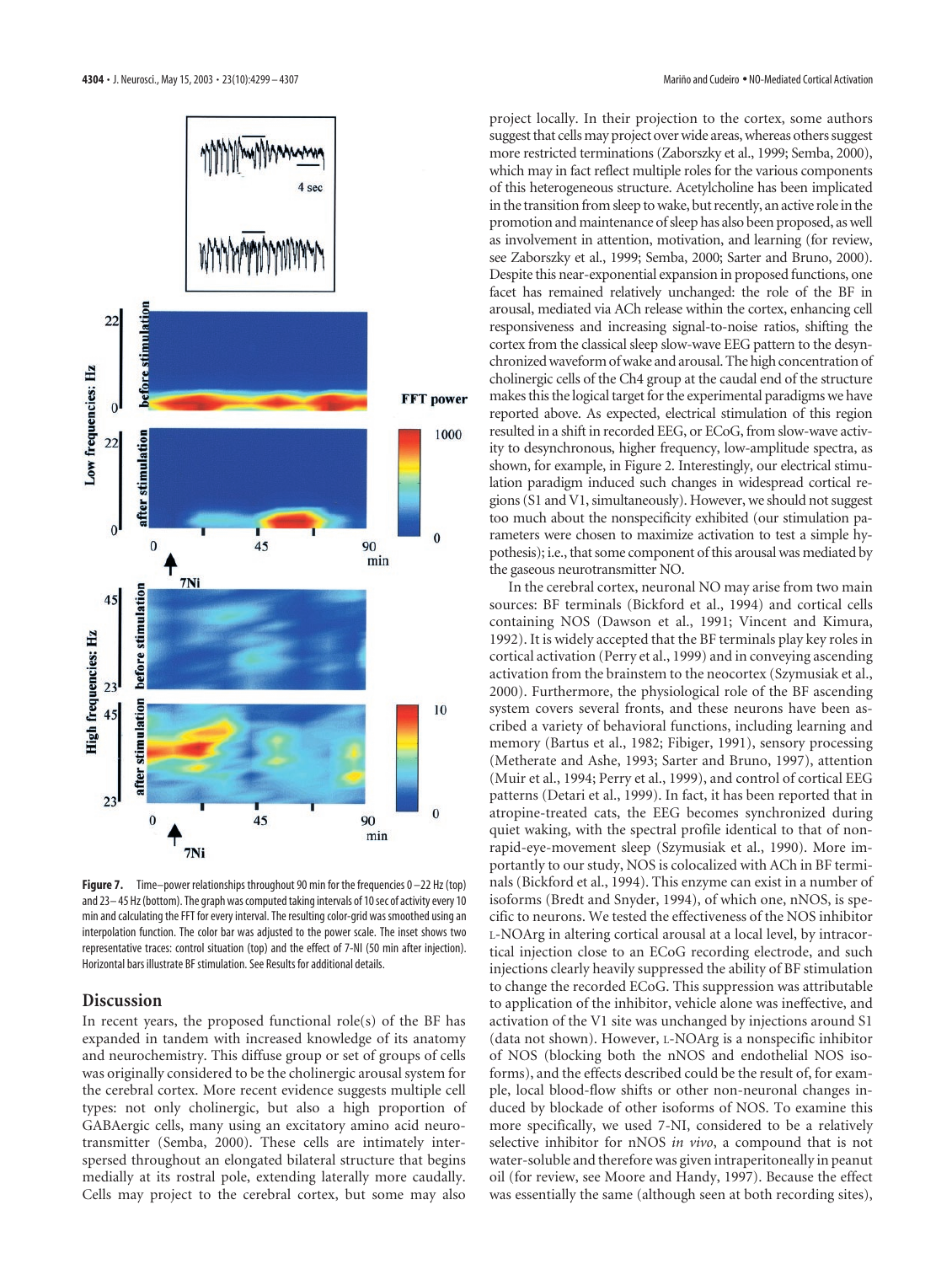

Figure 8. Power-spectrum histograms representing the mean of six consecutive samples. Black bars correspond to FFT power values computed before BF stimulation, whereas white bars are the values calculated immediately after stimulation. The differences obtained under control conditions are significant ( $p<$  0.01) for the most prominent low ranges (1.5– 6 Hz; 12–15 Hz, the spindle range, with expanded view in the inset) and high frequencies (gamma range), whereas after 7-NI, the changes evoked by BF stimulation were not significant except for 3 Hz (note, however, in this  $case, p < 0.05$ ).



**Figure 9.** Summary of the results. The plots show the percentage change in FFT power after BF stimulation. The data are means  $\pm$  SEM from six experiments. Only changes obtained in the control situation are statistically significant.

we are confident that the local application acted via nNOS within the cortex. At this point, a note of caution must be introduced, because it has been reported in mice and rats that 7-NI also acts as a monoaminoxidase inhibitor (Di Monte et al., 1997; Desvignes et al., 1999). Although in the primary visual cortex, noradrenaline has been related to specific modulation of visual responses and plasticity, rather than having a more general modulatory effect (as we claim here for NO), we cannot completely disregard the possibility of another type of 7-NI-mediated action, different from nNOS blockade.

The effect we describe here may be mediated directly through an action of NO on cortical cells or via a secondary action mediated through Ach. Our methods cannot distinguish between these options. In several systems, it has been reported that NO modulates ACh release; in fact, in a recent paper, it was clearly shown that at the level of the BF, inhibition of NO synthesis resulted in an increase in ACh release (Vazquez et al., 2002), although a similar experiment in a different neural structure, the pontine reticular formation, produced opposite results (Leonard and Lydic, 1997). These results emphasize, as we have stated, the importance of taking into account the site of drug action within the brain. In this scenario, NO production after BF stimulation (either produced experimentally or, for instance, during arousal) would lead to ACh release, both directly and via an NO-mediated pathway. Another explanation for the action of NO seen here is a straightforward modulation of the cGMP secondary messenger system. Such cGMP modulation has been widely reported in a number of brain systems, including the cat visual cortex (Cudeiro et al., 1997). Because of its gaseous nature, NO can affect the activity of a relatively large neuronal population by local diffusion, thus being an ideal substance for the activation of an extensive cortical volume, and also affecting the thalamus by means of extensive corticofugal connections. Thus, the combination of NO and ACh would produce a widespread tonic excitation during the shift from sleep to wake states. This arousal function is probably different from the excitation induced during active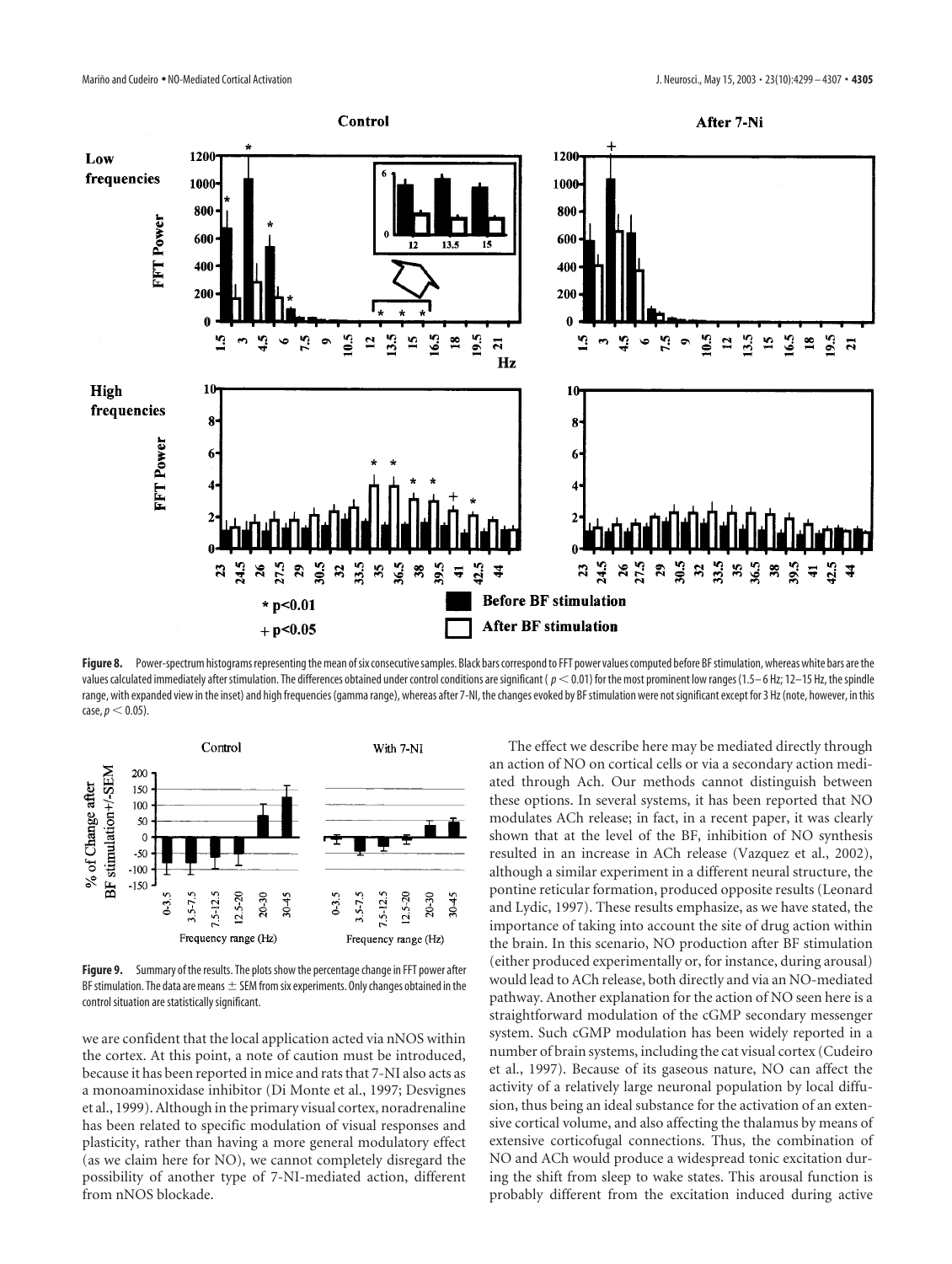waking, because during this attentional process, the BF neurons are controlled differently (i.e., these cells receive different afferent regulation, depending on the behavioral state), mediated by the brainstem ascending systems during arousal and by their telencephalic afferents during attentional functions (Sarter and Bruno, 2000). A similar collaboration between ACh and NO seems to operate subcortically. For example, at the level of the dorsal lateral geniculate nucleus, the transmission of visual information is enhanced by the release of both ACh and NO from parabrachial terminals (Cudeiro and Rivadulla, 1999); NO actively cooperates with ACh, greatly increasing the activation of the visual pathway (Cudeiro et al., 1994, 1996, 1997).

We have demonstrated previously that local application of the NO donor diethylamine-NO or application of 8-bromo-cGMP (the permeable analog of cGMP), although inducing potent excitation, disrupts the rhythmic activity of cortical neurons (Cudeiro et al., 2000). Similarly, local NOS blockade decreased the cell firing rate without enhancing rhythmic behavior, indicating that although NO enhances excitability, at the levels found in the anesthetized animal, it is not involved in the generation or maintenance of the powerful oscillatory activity produced by thalamo–cortico–thalamic networks. In fact, in the present study, systemic inhibition of NOS, although significantly lowering cortical NO levels, did not affect cortical slow oscillatory activity. In conclusion, therefore, we propose that NO release during the activation of BF ascending fibers is implicated in the regulation of sleep–wake states, promoting the switch from the slow oscillations characteristic of sleep to the high-frequency tonic activity that occurs during arousal and the awake state. This suggestion is also supported by the finding that in rats, the highest NO signal measured in the sleep–wake cycle occurs during the waking state (Burlet and Cespuglio, 1997; Cespuglio et al., 1998), and that NOS inhibition reduces wakefulness (Dzoljic and De Vries, 1994). The very nature of NO, a highly diffusible neuromodulator thought to be able to influence  $\geq 2$  million synapses from a single point source (Wood and Garthwaite, 1994), suggests a powerful, global system to wake up the brain, the dysfunction of which might be related to sleep disorders.

In conclusion, we propose that NO collaborates with ACh, after the activation of BF ascending fibers, and induces the switch from the slow oscillations characteristic of sleep to the highfrequency tonic activity that occurs in arousal and during the waking condition. The mechanism by which NO interacts with the cholinergic system at this level still remains unclear.

#### **References**

- Adams CE, Cepeda C, Boylan MK, Fisher RS, Hull CD, Buchwald NA, Wainer BH, Levine MS (1986) Basal forebrain neurons have axon collaterals that project to widely divergent cortical areas in the cat. Brain Res 397:365–371.
- Bartus RT, Dean RL, Beer B, Lippa AS (1982) The cholinergic hypothesis of geriatric memory dysfunction. Science 217:408–414.
- Bickford ME, Gunluk AE, Guido W, Sherman SM (1993) Evidence that cholinergic axons from the parabrachial region of the brainstem are the exclusive source of nitric oxide in the lateral geniculate nucleus of the cat. J Comp Neurol 334:410–430.
- Bickford ME, Gunluk AE, Van Horn SC, Sherman SM (1994) GABAergic projection from the basal forebrain to the visual sector of the thalamic reticular nucleus in the cat. J Comp Neurol 348:481–510.
- Boylan MK, Fisher RS, Hull CD, Buchwald NA, Levine MS (1986) Axonal branching of basal forebrain projections to the neocortex: a doublelabeling study in the cat. Brain Res 375:176–181.
- Bredt DS, Snyder SH (1994) Nitric oxide: a physiologic messenger molecule. Annu Rev Biochem 63:175–195.
- Burlet S, Cespuglio R (1997) Voltammetric detection of nitric oxide (NO)

in the rat brain: its variations throughout the sleep-wake cycle. Neurosci Lett 226:131–135.

- Burlet S, Leger L, Cespuglio R (1999) Nitric oxide and sleep in the rat: a puzzling relationship. Neuroscience 92:627–639.
- Casamenti F, Deffenu G, Abbamondi AL, Pepeu G (1986) Changes in cortical acetylcholine output induced by modulation of the nucleus basalis. Brain Res Bull 16:689–695.
- Cespuglio R, Burlet S, Faradji-Prevautel H (1998) 5-Hydroxyindoles compounds and nitric oxide voltammetric detection in the rat brain: changes occurring throughout the sleep-wake cycle. J Neural Transm 105:205–215.
- Cudeiro J, Rivadulla C (1999) Sight and insight: on the physiological role of nitric oxide in the visual system. Trends Neurosci 22:109–116.
- Cudeiro J, Rivadulla C, Rodriguez R, Martinez-Conde S, Acuna C, Alonso JM (1994) Modulatory influence of putative inhibitors of nitric oxide synthesis on visual processing in the cat lateral geniculate nucleus. J Neurophysiol 7:146–149.
- Cudeiro J, Rivadulla C, Rodriguez R, Martinez-Conde S, Martinez L, Grieve KL, Acuna C (1996) Further observations on the role of nitric oxide in the feline lateral geniculate nucleus. Eur J Neurosci 8:144–152.
- Cudeiro J, Rivadulla C, Rodriguez R, Grieve KL, Martinez-Conde S, Acuna C (1997) Actions of compounds manipulating the nitric oxide system in the cat primary visual cortex. J Physiol (Lond) 504:467–478.
- Cudeiro J, Rivadulla C, Grieve KL (2000) A possible role for nitric oxide at the sleep/wake interface. Sleep 23:829–835.
- Dawson TM, Bredt DS, Fotuhi M, Hwang PM, Snyder SH (1991) Nitric oxide synthase and neuronal NADPH diaphorase are identical in brain and peripheral tissues. Proc Natl Acad Sci USA 88:7797–7801.
- Desvignes C, Bert L, Vinet L, Denoroy L, Renaud B, Lambas-Senas L (1999) Evidence that the neuronal nitric oxide synthase inhibitor 7-nitroindazole inhibits monoamine oxidase in the rat: *in vivo* effects on extracellular striatal dopamine and 3,4-dihydroxyphenylacetic acid. Neurosci Lett 261:175–178.
- Detari L, Rasmusson DD, Semba K (1999) The role of basal forebrain neurons in tonic and phasic activation of the cerebral cortex. Prog Neurobiol 58:249–277.
- Di Monte DA, Royland JE, Anderson A, Castagnoli K, Castagnoli Jr N, Langston JW (1997) Inhibition of monoamine oxidase contributes to the protective effect of 7-nitroindazole against MPTP neurotoxicity. J Neurochem 69:1771–1773.
- Dzoljic MR, De Vries R (1994) Nitric oxide synthase inhibition reduces wakefulness. Neuropharmacology 33:1505–1509.
- Escrig A, Gonzalez-Mora JL, Mas M (1999) Nitric oxide release in penile corpora cavernosa in a rat model of erection. J Physiol (Lond) 516:261–269.
- Fibiger HC (1991) Cholinergic mechanisms in learning, memory and dementia: a review of recent evidence. Trends Neurosci 14:220–223.
- Garthwaite J, Boulton CL (1995) Nitric oxide signaling in the central nervous system. Annu Rev Physiol 57:683–706.
- Kurosawa M, Sato A, Sato Y (1989) Well-maintained responses of acetylcholine release and blood flow in the cerebral cortex to focal electrical stimulation of the nucleus basalis of Meynert in aged rats. Neurosci Lett 100:198–202.
- Leonard TO, Lydic R (1997) Pontine nitric oxide modulates ACh release, rapid eye movement sleep generation, and respiratory rate. J Neurosci 17:774–785.
- LoConte G, Casamenti F, Bigi V, Milaneschi E, Pepeu G (1982) Effect of magnocellular forebrain nuclei lesions on acetylcholine output from the cerebral cortex, electrocorticogram, and behaviour. Arch Ital Biol 120:176–188.
- Malinski T, Taha Z (1992) Nitric oxide release from a single cell measured *in situ* by a porphyrinic-based microsensor. Nature 58:676–678.
- Mesulam MM, Mufson EJ, Wainer BH, Levey AI (1983) Central cholinergic pathways in the rat: an overview based on an alternative nomenclature (Ch1-Ch6). Neuroscience 10:1185–1201.
- Metherate R, Ashe JH (1993) Nucleus basalis stimulation facilitates thalamocortical synaptic transmission in the rat auditory cortex. Synapse 14:132–143.
- Metherate R, Cox CL, Ashe JH (1992) Cellular bases of neocortical activation: modulation of neural oscillations by the nucleus basalis and endogenous ACh. J Neurosci 12:4701–4711.
- Moore PK, Handy RL (1997) Selective inhibitors of neuronal nitric oxide